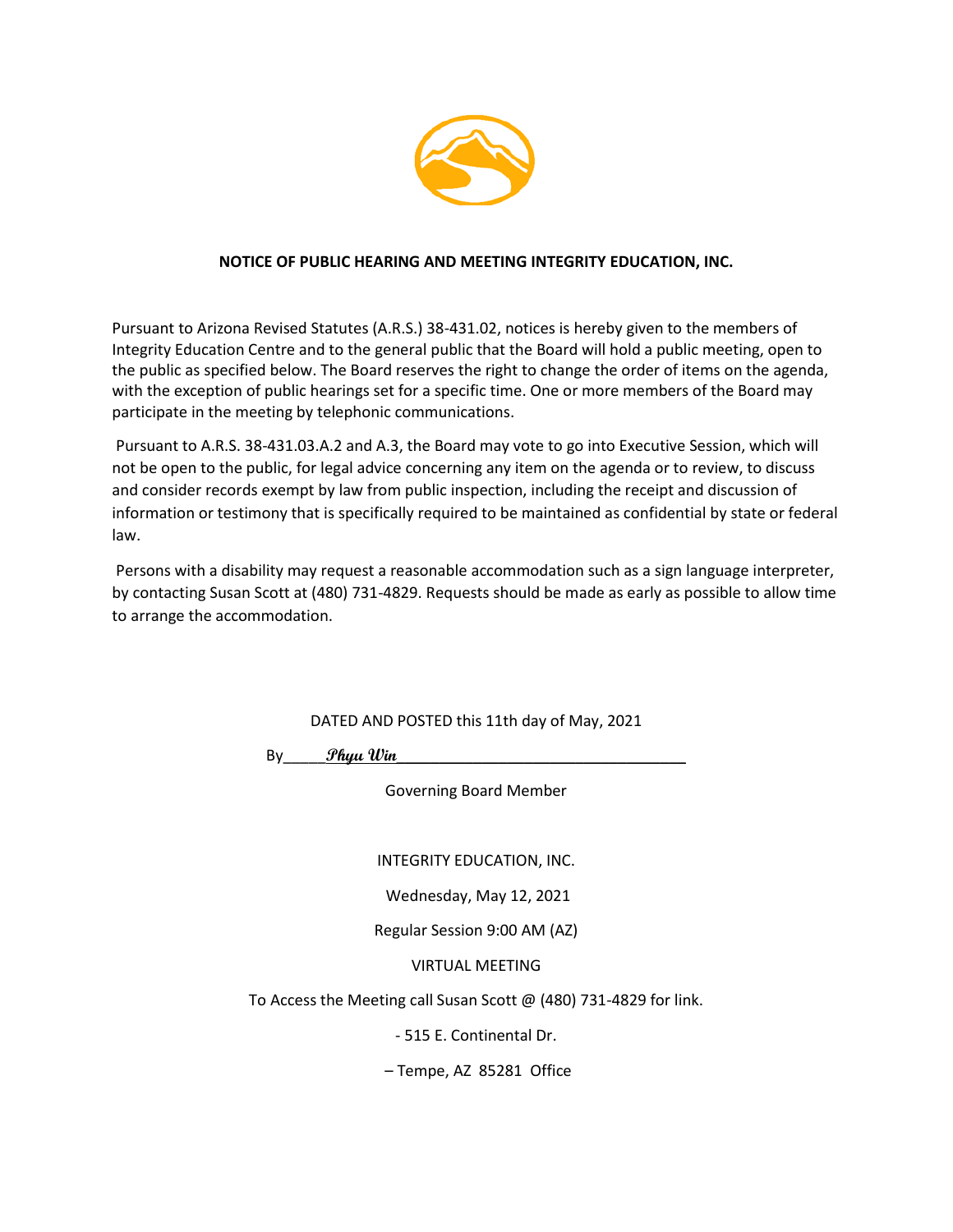

## NOTICE OF PUBLIC REGULAR SESSION

# AGENDA

Wednesday, May 12, 2021

### **1. Call to Order**

The President will call the meeting to order.

### **2. Adoption of Agenda**

The Board will now approve the formal agenda.

#### **3. Audience of Citizens**

At this time, the President of the Board will ask members of the audience if they would like to speak regarding any issue before the Board. **No formal action** may be taken on any issue unless the item appears on the Agenda. Members of the public wishing to comment on an agenda item may do so at the time the item appears on the agenda. Items not on the agenda may be addressed during the "Audience of Citizens". **The Board may respond to criticism, ask that staff review a matter, or place an item on future agenda.**

Public comment is limited to three (3) minutes and may be shortened at the discretion of the Board's President. Please state your full name, address, and organizational affiliation if applicable.

#### **4. Executive Session**

A.R.S. § 38-431.03 permits an executive session or closed meeting to be held for discussion and consideration of any of seven particular subjects. A majority of the members of the Governing Board must vote to convene an executive session during a public meeting held prior to the executive session. The general public is properly excluded from such a session. Only those individuals necessary to the conduct of such a meeting may be present. All matters discussed in an executive session must be kept confidential by those attending. No vote may be taken during an executive session. Any final action on an item discussed in an executive session must be taken during a public meeting. A.R.S. § 38-431.03.

The purposes for which an executive session discussion may be held are the following:

- A. Personnel matters involving a specific individual.
- B. Confidential records.
- C. Student discipline matters.
- D. Legal advice provided by the public body's attorney.